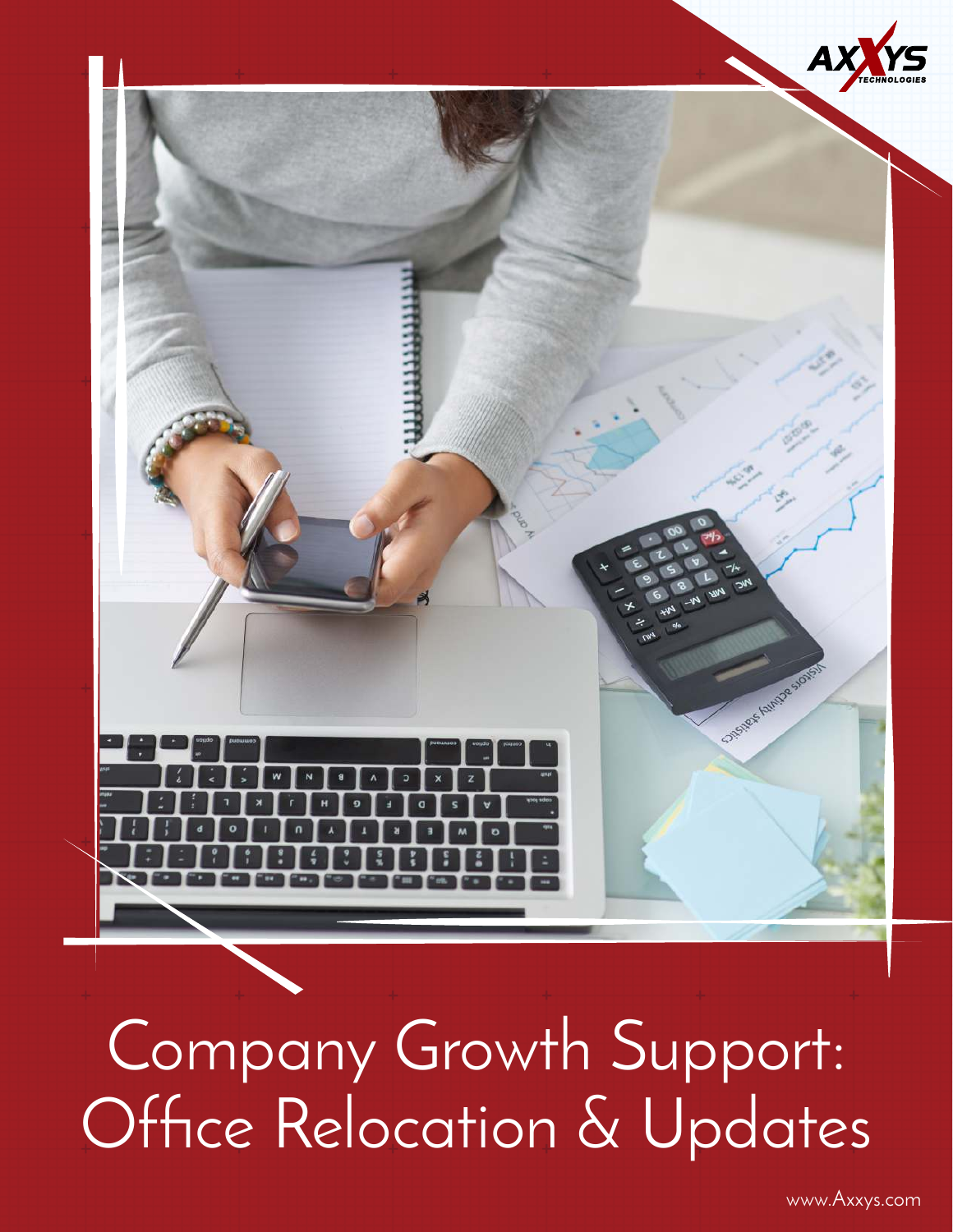# Company Growth Support: Office Relocation & Updates

**Industry:** Financial **Location:** Plano, TX **Date:** May 10, 2016

#### **Description**

**Relationship:** 2013 – present

#### **Problem**

Client was outgrowing their current office space and needed a plan for transitioning their infrastructure, employees and business to a new, larger location without any business disruptions.

#### **Solution Selected**

Axxys Consulting and Planning and Project Management.

## **The Project:**

Realizing that they were outgrowing their current office, one of our financial industry clients, requested Axxys' assistance in planning a complete office move. With seven months before the move would happen, Axxys was able to provide the client with a complete checklist of business and technology considerations that would need to be addressed as they selected a new office location. Once the office was space was secured, Axxys worked closely with the client, new building management and the office construction/design teams to ensure that every consideration for the client's business and technology needs were addressed and managed properly. Key to the design of the office was the support of the client's infrastructure, so careful detail had to be paid to the setup of their on-premise server room to ensure that space, ventilation/cooling, ample

power/correct power connectors and physical security implemented properly for supporting a seamless technology upgrade and transition.

Since the client was experiencing growth within its team, additional connectivity for the new office would have to be addressed which meant adding new Cisco switching and additional APC battery backup alongside the current servers, switches, router, firewall and voice system. Additionally, upon completion of the new office space build out, Axxys performed a wireless assessment of the new space providing heat map of optimal wireless AP positioning and units needed to deliver complete wireless coverage for the client's production network, as well as for their guest network. An additional 23 phones and two conference room phones for employees and meeting spaces were secured from Allworx.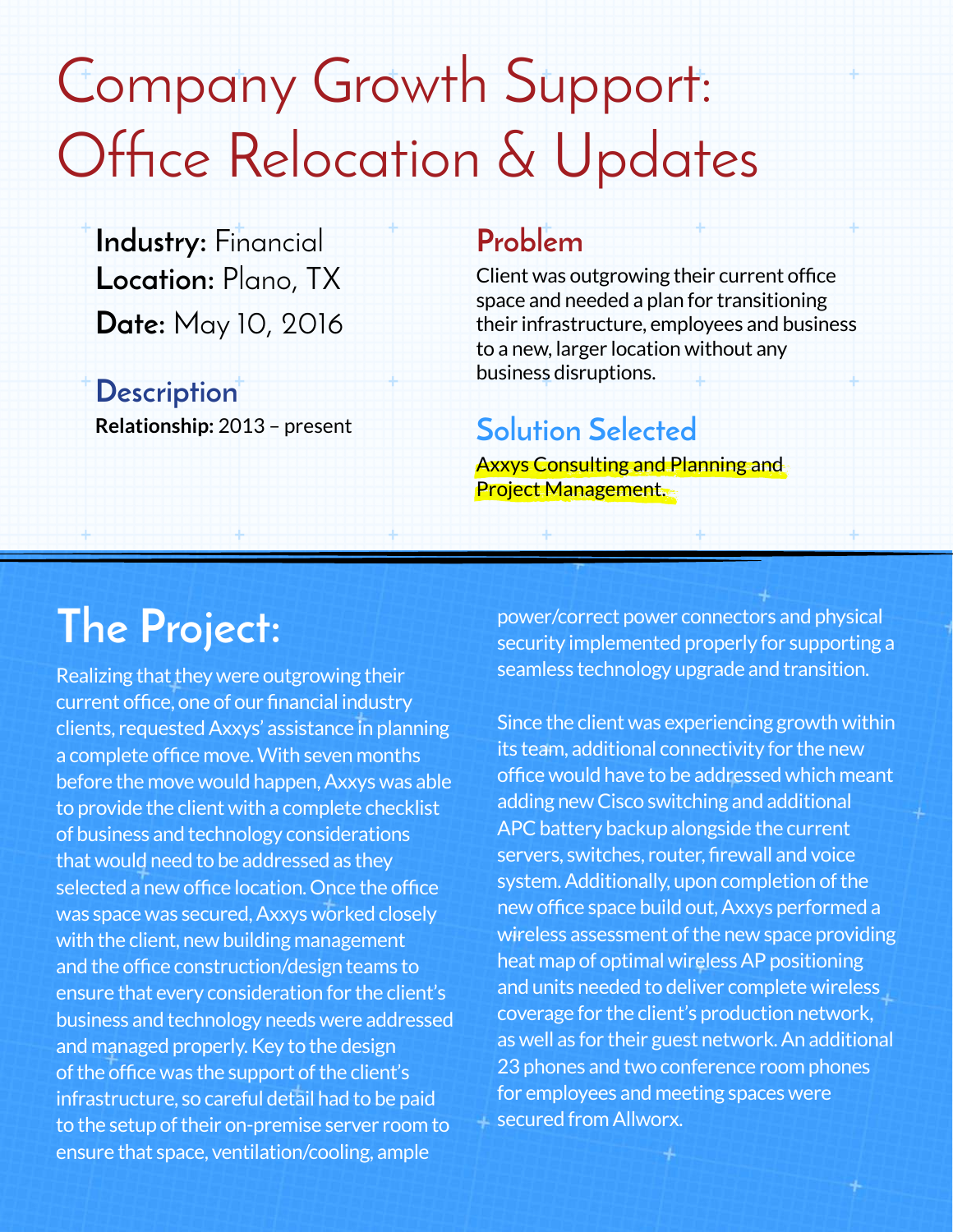As office locations and workstation furniture layouts were assigned, Axxys brought in our national cabling partner Nationwide Network Technologies Inc. to run all the network cabling and data drops needed for data, voice and wireless installations. Once the cabling was complete, Axxys preinstalled the Meraki wireless Access Points in preparation for infrastructure move.

As part of the process, the client wanted a way to manage both office's email signatures and make sure that the new office address for Plano was assigned correctly for their different teams. To do this, Axxys implemented the Exclaimer Signature Manager and setup signature templates for both office that could be applied directly Active Directory groups through group policies. This gave the client a single signature that could be updated by one person and applied company wide with no additional steps needed from the employees.

With long ISP and Telco lead times, Axxys worked closely with both Level 3 Communications and Logix to set specific dates and times for the installation of transferred voice and data services. For the day of the move, voice services for the Plano office were forwarded to the client's Houston office, and data circuits switched on for the new location. By transitioning the infrastructure at the end of day on Friday, Axxys was able to minimize business interruptions while the technology was moved. Upon arrival to the new location, the infrastructure was reinstalled with new additions and powered on for test and configuration. Voice services

were transferred back to the Plano location and voice systems reestablished locally. With everything connected, configured, tested and working properly computers, docking stations, monitors, phones and printers were setup and configured for the new network addresses.

Axxys budgeted 43 hours for planning, implementation, configuration and deployment of business technologies to the new location. The project was successfully completed 9 hours under budget.

### **Technologies Implemented:**

- Allworx Phones (25)
- Allworx Licensing
- APC
- Cisco Switch (3)
- Cisco Licensing
- Cisco SMARTnet
- Exclaimer Signature Manager
- Meraki APs (7)
- **Meraki Licensing**